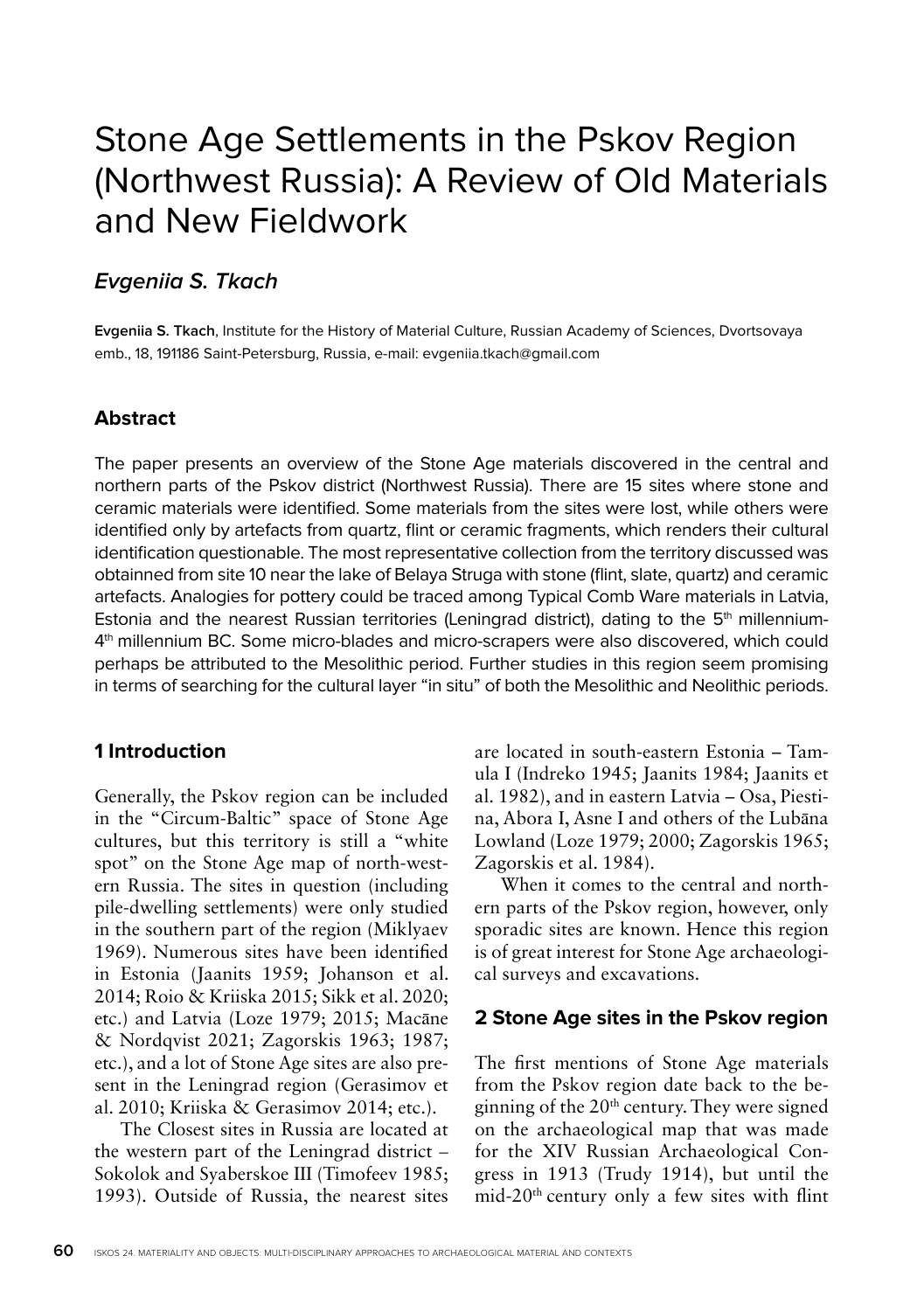

Figure 1. Locations with Stone Age materials in the Pskov region (1 – 15 – locations, found by N. N. Gurina and A. N. Scheglov; 16 – 25 – locations, found by A. M. Miklyaev).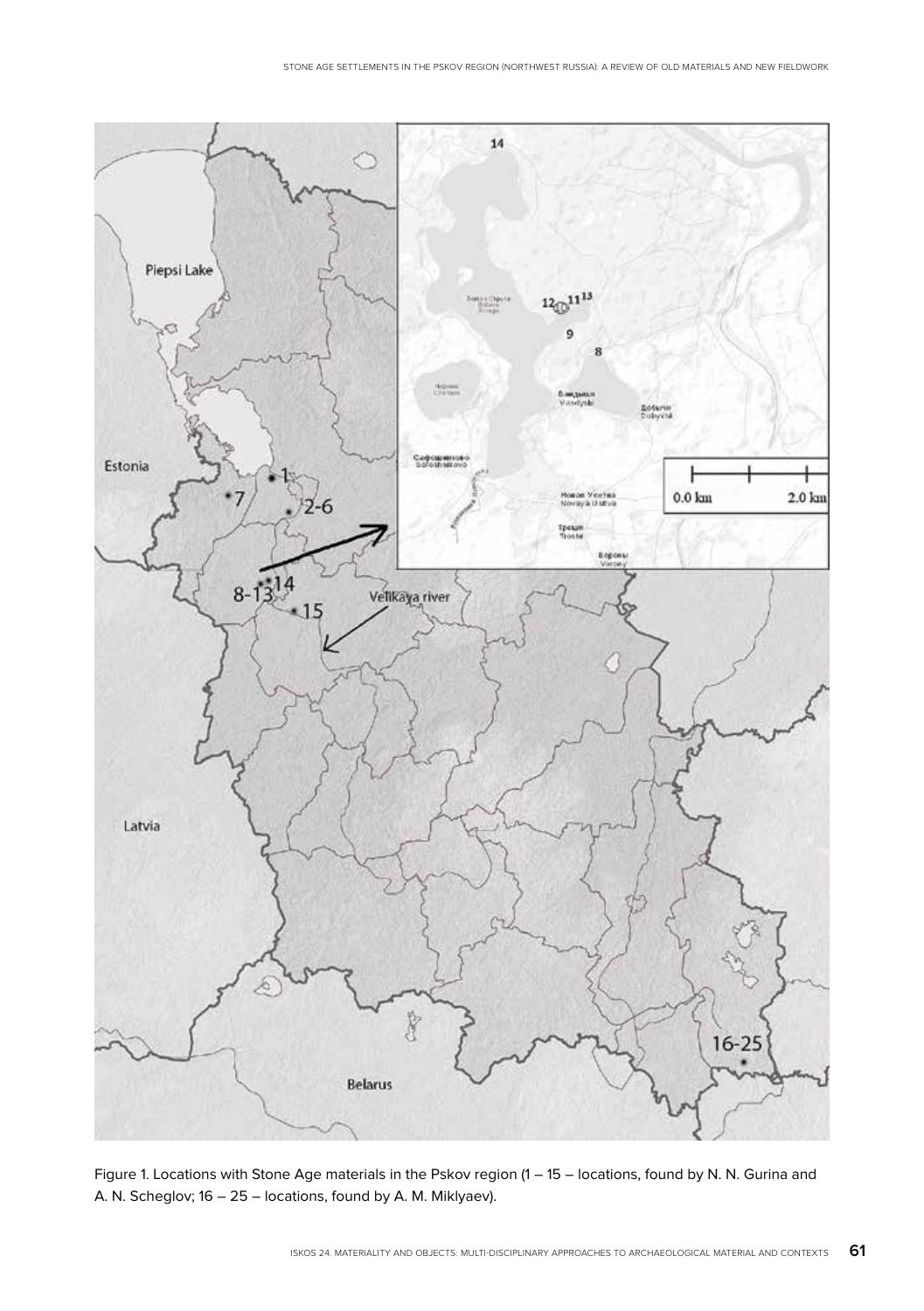and ceramic artefacts were known in this territory.

Further investigations in the region were connected with Nina N. Gurina's fieldworks in the 1950s. The main topic of her study was a history of the population of Northwest Russia in the Stone Age (Gurina 1955; Mazurkevich 2008). She surveyed the shores of Lake Peipus in the northern part of the Pskov region and a course of the Velikaya River from the town of Ostrow to the river mouth at Lake Peipus in its central part.

During the 1955–57 field seasons, Gurina uncovered 11 sites (Gurina 1955), but for now the only available tools for locating the aforementioned sites are short descriptions and small-scale sketches of artefact findspots with no exact geographical coordinates.

All the sites are located on the left bank of the Velikaya River (Fig. 1). One of these sites, – Gogolevka (Fig. 1: 3), near Pskov, was already known earlier, – as research there was conducted in 1912 by Alexander Mednis, the employer of the Pskov Archaeological Society. The cursory results were published by Sergey Parkhomenko in 1916 (Parkhomenko 1916: 6–7). The site was located on the surface of a destroyed dune. Fragments of ceramic vessels with horizontal lines of pits and comb stamps, pieces of burnt bones (unidentified) as well as flint artefacts (flakes, chips, fragments of knives and arrowheads, scrapers) were found in the dune's blows. Unfortunately, the area of this site was destroyed by modern activities and the archaeological collection lost.

Some of the other potsherds discovered (Fig. 1: 15) could be attributed to Asbestos Ware (close to the Orovnavolok–XVI type – see: Zhulnikov 1999: 50) or Comb Ware (Fig. 1: 5, 9), but the fragments are largely indefinable due to their size.

# **3 Belaya Struga sites**

In 1957 Aleksander Shcheglov carried out an archaeological survey along the shores of Belaya Struga lake in the Palkino district, in the central part of the Pskov region (Shcheglov 1957). He revealed six sites (Fig. 1: 8–13):

- 1) Site 1 by A. N. Shcheglov (Fig. 1: 8) by the northern shore of Lake Shchadritskoe. Finds: flint chips and small fragments of ceramic vessels.
- 2) Site 2 by A. N. Shcheglov (Fig. 1: 9) by the southern cape of the eastern bay of Belaya Struga lake. Finds: Pit-Comb Ware fragments and a few flint chips.
- 3) Site 3 by A. N. Shcheglov (Fig. 1: 10–12) by the northern cape of the eastern bay of Belaya Struga lake, opposite site 2. A. N. Shcheglov has defined three concentrations of finds there: a) western, on the cape. Finds: numerous flint artefacts and several ceramic fragments (Fig. 1: 10); b) materials from the central part, including thin-walled ceramics with cut-in ornament of straight lines forming shaded triangles (Fig. 1: 11); c) eastern. Finds: flint artefacts including large scrapers, fragments of thick-walled ceramic vessels (Fig. 1:12).
- 4) Site 4 by A. N. Shcheglov (Fig. 1: 13) located 150–200 metres to the east from site 3 and containing two Mesolithic blades (according to his description).

The archaeological surveys at the shores of Belaya Struga lake were continued in 1958 by Nina Gurina, during which she found a site on the left bank of the River Struglitsa containing Mesolithic materials (according to her notes) (Fig. 1: 14).

In 2018–2019 the fieldworks were continued by the author, during which site 10 was revealed. A test pit of 2x2 sq.m. was excavated. The total area of the site is around 90 sq.m. The finds contained stone artefacts, pottery fragments and a large number of pieces of burnt bones. Unfortunately, these materials cannot be separated based on stratigraphy or spatial analysis. The materials were deposited at the edge of the terrace in the sandy soil. The excavation was conducted in 5–7 cm horizons and the finds were documented with a laser total station. Neolithic and Iron Age ceramics were found together, and pieces of burnt bones were found in all horizons. The cultural layers are not distinguished by lithology.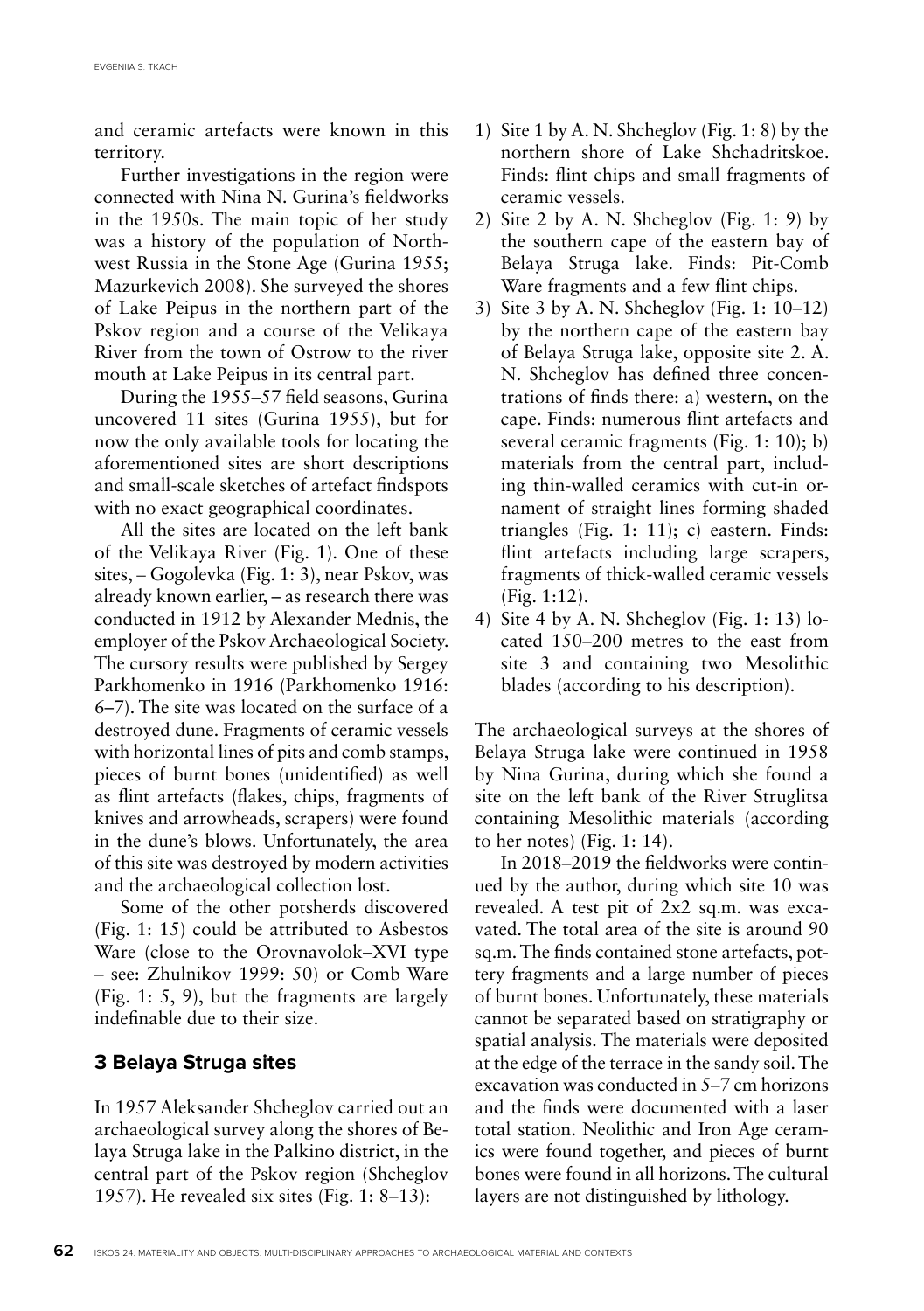

Figure 2. Materials from the Belaya Struga site, no. 3: 1 – 4 – ceramic; 5 – 11 – flint; 12 – quartz; 13 – slate.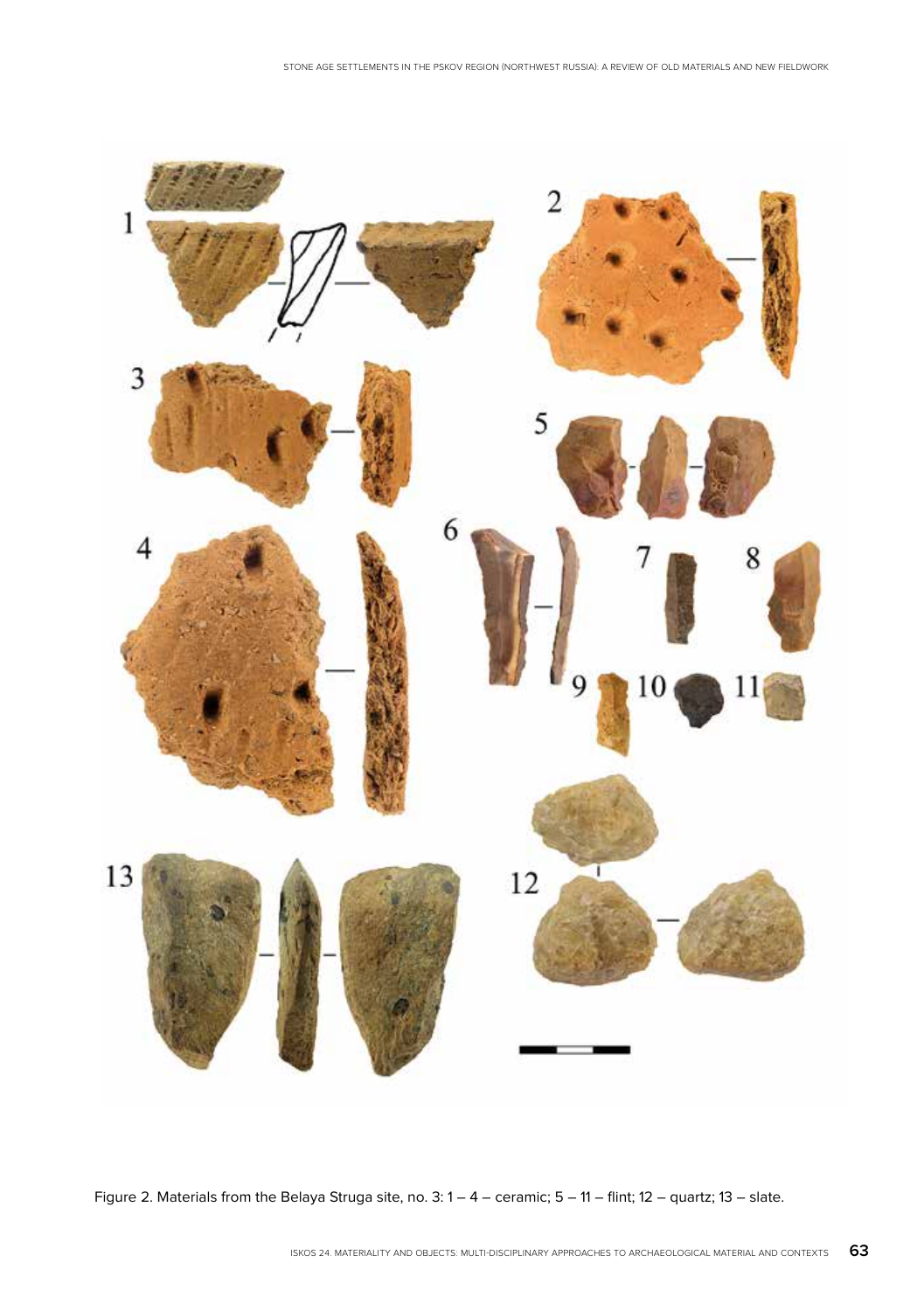|                                |                | <b>Material</b> |                |
|--------------------------------|----------------|-----------------|----------------|
| <b>Type</b>                    | flint          | slate           | quartz         |
| microscrapers                  | $\overline{4}$ |                 |                |
| microblades                    | $\overline{2}$ |                 |                |
| blades and fragments           | 2              |                 |                |
| cores                          | $\overline{2}$ |                 | $\mathbf{1}$   |
| flake-blades                   | 3              |                 |                |
| flakes                         | $\overline{2}$ | 2               |                |
| tools fragments with polishing |                | $\overline{2}$  |                |
| axe                            |                | $\mathbf{1}$    |                |
| chips                          | 64             | $\overline{4}$  | 3              |
| total                          | 79             | 9               | $\overline{4}$ |
| total (%)                      | 86%            | 10%             | 4%             |

Table 1. Stone materials from site 10 (Belaya Struga lake).

So far, a total of five Stone Age sites have been identified along the shores of Belaya Struga lake. The most representative archaeological collection was obtained from site 10.

#### **3.1 Stone artefacts**

More than 103 fragments of stone artefacts were found, mostly grey and black flint. Some slate and quartz artefacts were also found (Table 1).

The materials consisted mostly of debris (86 %). The collection includes two microblades (Fig. 2: 7), four small scrapers on the ends of blades (Fig. 2: 10), two fragments of flint amorphic cores (Fig. 2: 5) and one quartz core (Fig. 2: 12). The slate materials include an axe (Fig. 2: 13), flakes, chips and fragments of slate tools with polishing.

## **3.2 Ceramic vessels**

Overall, 196 fragments of ceramic vessels were found. Some of them were attributed to the Iron Age – such as a flat-bottomed vessel with an artificial gruss admixture. The rim is slightly bent outwards. The vessel has no ornamentation.

There are a minimum of seven vessels (according to a complex of features: moulding clay, the rim's profile, ornamentation elements and motifs, technology of making pottery) with pit and comb stamps in ornamentation (Fig. 3). They have been made via the patching technique, the thickness of the wall ranges from 6 to 9 mm, and the surface is wellsmoothed. The clay mass contains an artificial gruss admixture. The rims are straight and thickened. The ornamentation has been made with deep conical pits (Fig. 2: 2), less often in combination with a comb stamp (Fig. 2: 4). Some of the rims have only been ornamented with comb stamps. Sometimes the edge of the vessel is also ornamented (Fig. 2: 1).

The ceramic collection also features fragments of a vessel with organic temper as an admixture. The wall's thickness is 5 mm. The rim is bent outwards. The ornamentation features a horizontal line of the notches' imprints.

# **4 Conclusions**

There are 15 sites containing Stone Age materials in the central and northern parts of the Pskov region. Most of them are sites that were uncovered in the middle of the 20<sup>th</sup> cen-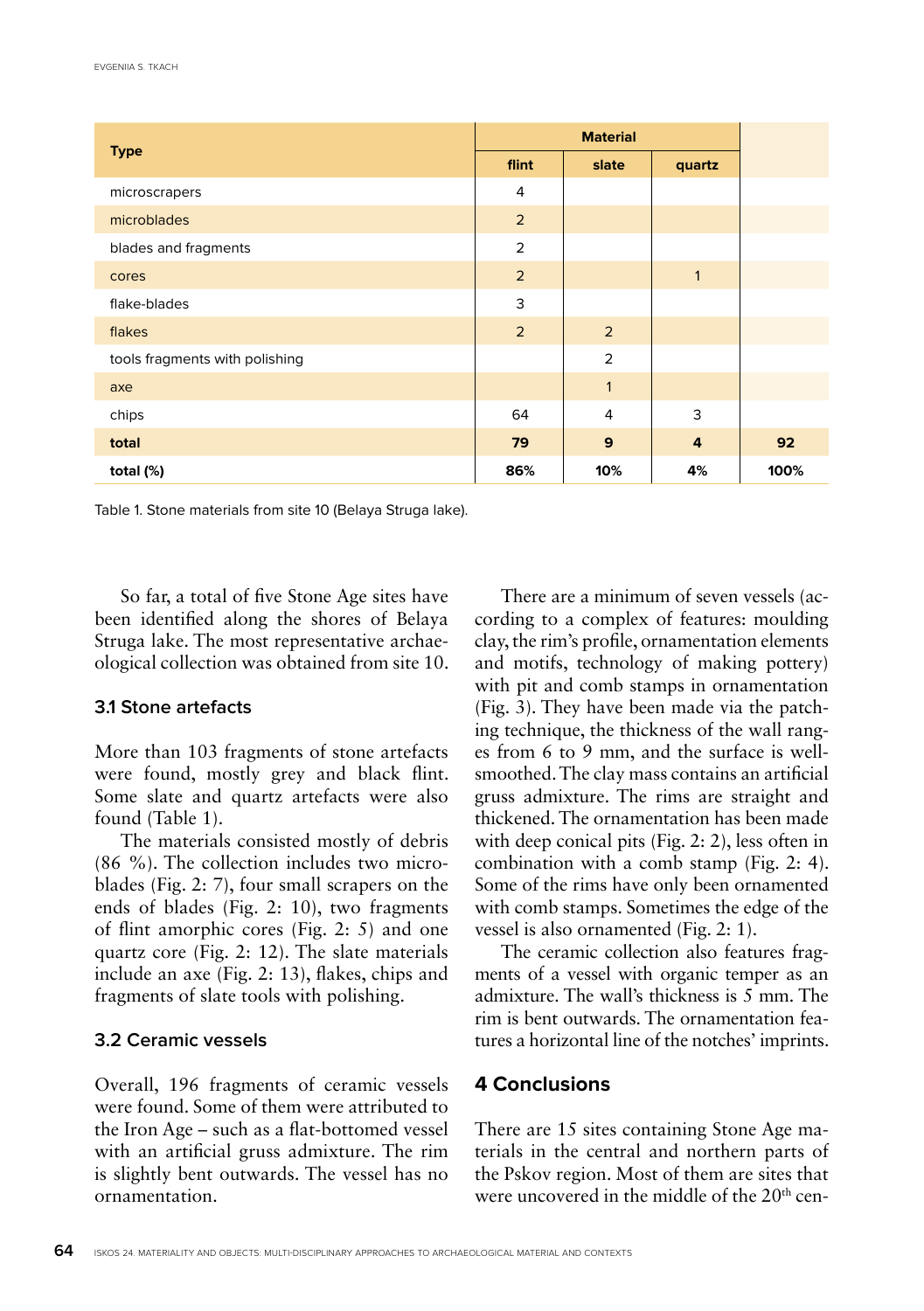

Figure 3. Ornamentation stamps and their combination on ceramics (Belaya Struga lake, site 10).

tury by Nina Gurina. Some materials were lost (like at Gogolevka), while others only consist of artefacts from quartz, flint, or ceramic fragments.

The most representative collection from the territory discussed was obtained from site 10 near Belaya Struga lake. This is the multilayer site. The cultural layer consists of stone, ceramic materials and pieces of burnt bones. Some pottery (flat-bottomed vessel with artificial gruss admixture without ornamentation) has analogies in Iron Age materials.

The ornamentation of ceramic fragments with pits and combs could be attributed as Neolithic. There are a lot of similar ceramics among the materials of the Typical Comb Ware, which was used in north-eastern Europe in the 4th millennium-5th millennium BC (Nordqvist & Kriiska 2015). Sites with Typical Comb Ware materials have been identified in Latvia, Estonia, Finland and Russia (the Karelian Isthmus, Leningrad district, etc.).

The nearest sites with Comb Ceramic pottery (Loze 1984) are located in Latvia (site Zvidze – see: Loze 1988: 268; site Sulka – see: Loze 1988: 268), Estonia (burial Tamula I – see: Indreko 1945; Jaanits 1984) and the Leningrad district. The Comb Ceramic pottery from the Syaberskoe III site in Russia dates to the end of the 3rd millennium BC (Timofeev et al. 2004: 96–97). Perhaps the Gogolevka site (according to the description) could also be attributed to this cultural group. The nearest Typical and Late Comb Ware materials in the burial Tamula I in Estonia date to the end of the 5<sup>th</sup> millenniummiddle of the 4<sup>th</sup> millennium BC (4200-3495 cal BC) (Kriiska et al. 2007: 107), while in Latvia the Comb Ware materials from the site of Zvidze date to the first half of the 3rd millennium BC (Loze et al. 1984: 54).

Cultural identification of the stone (flint) artefacts from site 10 is problematic. There are no tools which could be attributed to some cultural tradition or archaeological culture. Most of the materials in the collection consist of debris. The slate axe has analogies among the Comb Ware materials (Loze 1988: tab. XXXII). Quartz tools also feature among the artefacts of the Comb Ware culture in Latvia and Russia. This material was also used during the Mesolithic in Estonia (Rostedt & Kriiska 2019), but it was widespread during the Neolithic.

The analysed collection contains some micro-blades and micro-scrapers that have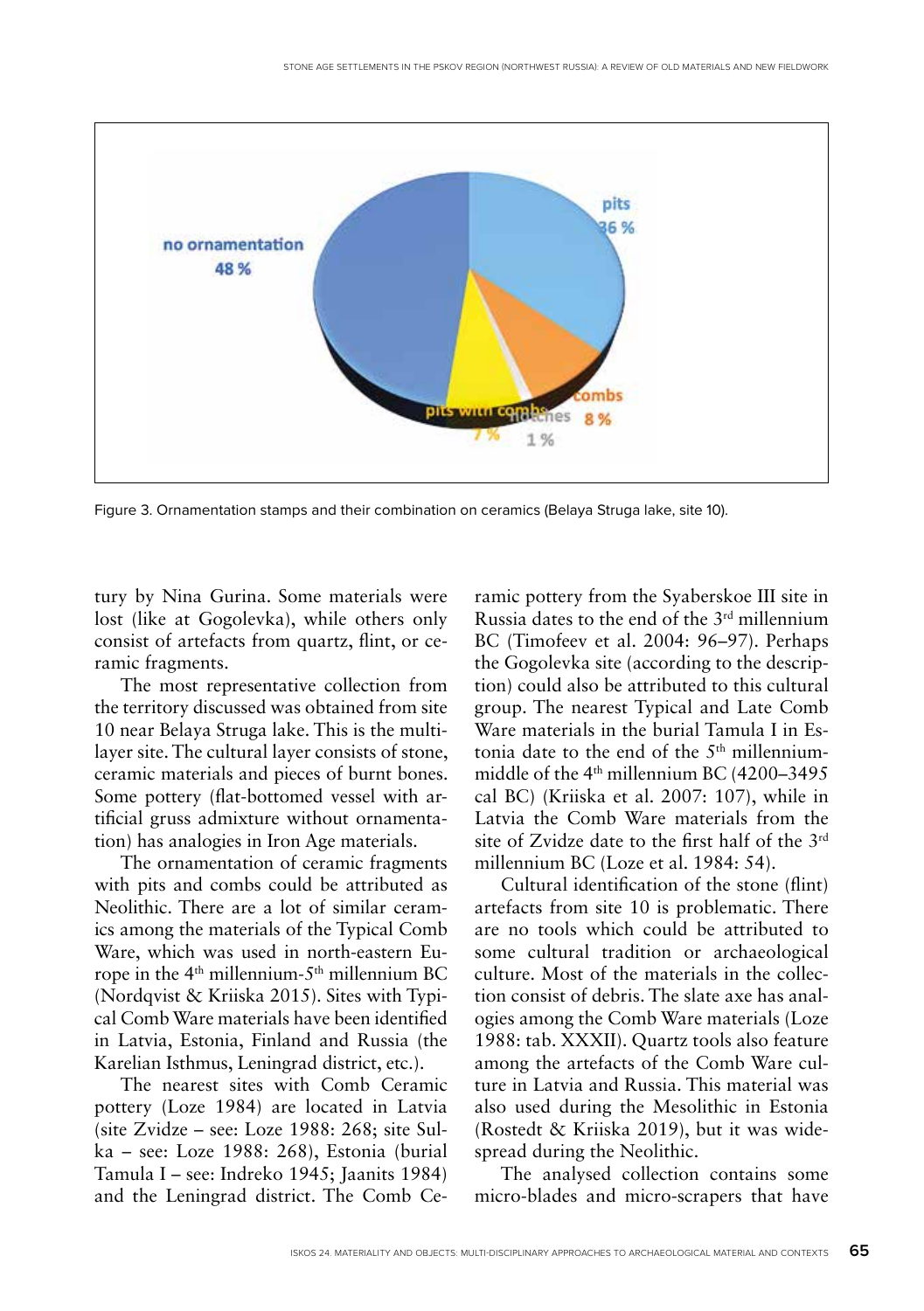been made from the local materials. These materials are not characteristic of the Middle Neolithic, but are representative of the Mesolithic. According to Gurina's description, site 14 at the River Struglitsa can be attributed to the Mesolithic.

A lot of Mesolithic sites have been discovered in Latvia (Zvejnieki II, the lower layer, Suliagals, Osa, etc.) (Loze 1988; Zagorskis & Zagorskis 1977) and Estonia (Jaanits & Jaanits 1978: 63; Jaanits et al. 1982; Johanson et al. 2021). In the southern part of the Pskov region materials of the final Paleolithic and the Early Mesolithic (Ivantsov Bor, Baburova Gora, Lukashenki I and III) were also found (Lisitsyn 2003: 40– 41; Zheltova 2003: 39).

The late stage of the Mesolithic (end of the  $8<sup>th</sup>$  millennium – middle of the  $5<sup>th</sup>$  millennium BC) at the eastern part of the Baltic coast (Gerasimov & Kriiska 2018: 307; Kriiska & Gerasimov 2014) is marked by

#### **References**

#### **Archival sources**

- Gurina 1955 = Гурина Н.Н. *Отчет о работе отряда по обследованию Псковской, Великолукской, Калининской обл*. Архив ИИМК РАН. Ф. 35, оп. 1955. 97 л.
- Shcheglov 1957 = Щеглов А.Н. *Стоянки озера Белая Струга*. Архив ПГОИАХМЗ. Оп. 2. 34485/2. 7 л.

#### **Literature**

- Gerasimov, D. & Kriiska A. 2018. Early–Middle Holocene archaeological periodization and environmental changes in the Eastern Gulf of Finland: Interpretative correlation. *Quaternary International* 465: 298–313.
- Gerasimov, D., Kriiska, A. & Lisitsyn, S. 2010. Colonization of the Gulf of Finland (the Baltic Sea) Coastal Zone in the Stone Age. In A. V. Golovnev (ed.) *III Northern Archaeological Congress*: 29–54.
- Indreko, R. 1945. Märkmeid Tamula leiu kohta. *Suomen Muinaismuistoyhdistyksen Aikakauskirja* XLV: 26–43.
- Jaanits, L. 1984. Die kennzeichende Züge der Siedlung Tamula. *ISKOS* 4: 183–193.
- Jaanits 1959 = Янитс Л. Ю. *Поселения эпохи неолита и раннего металла в приустье р. Эмайыги (Эстонская ССР).* Талин: Академия наук Эстонской ССР, Институт истории.

the use of local materials, small sized tools (micro-scrapers) and the absence of morphologically expressed tool types (Kriiska & Gerasimov 2014: 18).

Thus, we can suppose that more Mesolithic sites could be discovered near the lake of Belaya Struga. And perhaps the presence of microblades and microscrapers at site 10 is related to this period.

We hope that during the future excavations at the central part of the Pskov region more cultural and chronological data will be obtained.

#### **Acknowledgements**

The study was carried out within the framework No. 0184–2019–0002.

The author is very grateful to Dmitriy V. Gerasimov and the reviewers for their comments on this article.

- Jaanits, L. & Jaanits, K. 1978. Ausgrabunden der Frühmesolitischen Siedlung von Pulli. *Известия АН Эстонской ССР, общественные науки* 27 (1): 56–63.
- Jaanits, L., Laul, S., Lõugas, V. & Tõnisson, E. 1982. *Eesti esiajalugu*. Tallinn: Eesti Raamat.
- Johanson, K., Kadakas, U., Tõrv, M. & Vindi, A. 2014. Excavations on the island of Kloostrisaar. Some reflections on the Stone Age settlement pattern in South Estonia. *Archaeological fieldwork in Estonia 2013*: 33–44.
- Johanson, K., Kriiska, A., Aruväli, J., Somelar, P., Sikk, K. & Sepp, L. 2021. Local or imported? Tracking the provenance of flint raw materials of the Mesolithic habitants of Estonia and northern Latvia with the help of geochemical methods. In: D.Borić, D.Antonović, B. Mihailović (eds.). *Foraging Assemblages* 1: 123−128.
- Kriiska & Gerasimov 2014 = Крийска, А., Герасимов, Д. В. 2014. Период позднего мезолита в восточной части Балтийского моря: формирование берегового расселения от Рижского залива до Выборгского. In В. Н. Карманов (ed.) *От Балтики до Урала: изыскания по археологии каменного века*: 5–36.
- Kriiska, A., Lõugas, L., Lõhmus, M., Mannermaa, K. & Johanson, K. 2007. New AMS dates from Estonian Stone Age burial sites. *Estonian Journal of Archaeology* 11 (2): 83–121.
- Lisitsyn 2003 = Лисицын, С. Н. 2003. Проблема разделения смешанных комплексов финального палеолита и мезолита Двинско-Ловатского междуречья. In Г. В. Виллинбахов, Б. С. Короткевич, А. Н. Мазуркевич